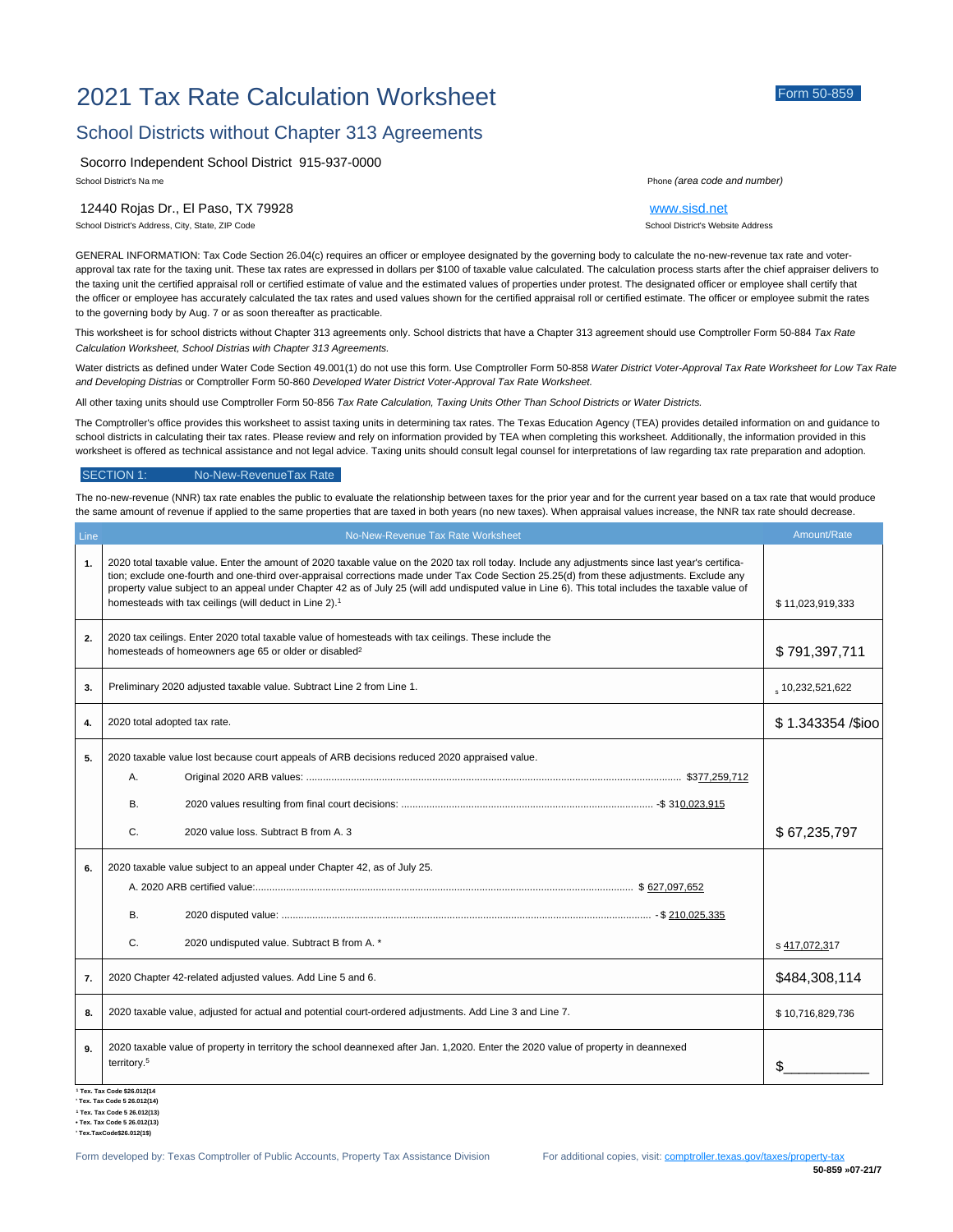### 2021 Tax Rate Calculation Worksheet - School Districts Form 50-859

| Line | No-New-RevenueTax Rate Worksheet                                                                                                                                                                                                                                                                                                                                                                                                                                                                                                                                                                                                                                                                                                              | Amount/Rate               |
|------|-----------------------------------------------------------------------------------------------------------------------------------------------------------------------------------------------------------------------------------------------------------------------------------------------------------------------------------------------------------------------------------------------------------------------------------------------------------------------------------------------------------------------------------------------------------------------------------------------------------------------------------------------------------------------------------------------------------------------------------------------|---------------------------|
| 10.  | 2020 taxable value lost because property first qualified for an exemption in 2021. If the school district increased an original exemption,<br>use the difference between the original exempted amount and the increased exempted amount. Do not include value lost due to freeport<br>goods-in-transit, or temporary disaster exemptions. Note that lowering the amount or percentage of an existing exemption in 2021 does not<br>create a new exemption or reduce taxable value.                                                                                                                                                                                                                                                            |                           |
|      | $S_{\rm}$<br>136 568                                                                                                                                                                                                                                                                                                                                                                                                                                                                                                                                                                                                                                                                                                                          |                           |
|      |                                                                                                                                                                                                                                                                                                                                                                                                                                                                                                                                                                                                                                                                                                                                               |                           |
|      | C. Value loss. Add A and B. <sup>6</sup>                                                                                                                                                                                                                                                                                                                                                                                                                                                                                                                                                                                                                                                                                                      | $_{\rm s}$ 105,099,191    |
| 11.  | 2020 taxable value lost because property first qualified for agricultural appraisal (1 -d or 1 -d-1), timber appraisal, recreational/<br>scenic appraisal or public access airport special appraisal in 2021. Use only properties that qualified in 2021 for the first time; do not use<br>properties that qualified in 2020.                                                                                                                                                                                                                                                                                                                                                                                                                 |                           |
|      | Α.                                                                                                                                                                                                                                                                                                                                                                                                                                                                                                                                                                                                                                                                                                                                            |                           |
|      | R                                                                                                                                                                                                                                                                                                                                                                                                                                                                                                                                                                                                                                                                                                                                             |                           |
|      | C. Value loss. Subtract B from A. <sup>7</sup>                                                                                                                                                                                                                                                                                                                                                                                                                                                                                                                                                                                                                                                                                                | \$                        |
| 12.  | Total adjustments for lost value. Add Lines 9,10C and 11C.                                                                                                                                                                                                                                                                                                                                                                                                                                                                                                                                                                                                                                                                                    | \$105,099,191             |
| 13.  | Adjusted 2020 taxable value. Subtract Line 12 from Line 8.                                                                                                                                                                                                                                                                                                                                                                                                                                                                                                                                                                                                                                                                                    | $_{\rm s}$ 10,611,730,545 |
| 14.  | Adjusted 2020 total levy. Multiply Line 4 by Line 13 and divide by \$100.                                                                                                                                                                                                                                                                                                                                                                                                                                                                                                                                                                                                                                                                     | S 142,553,107             |
| 15.  | Taxes refunded for years preceding tax year 2020. Enter the amount of taxes refunded by the district for tax years preceding tax year<br>2020. Types of refunds include court decisions, Tax Code Section 25.25(b) and (c) corrections and Tax Code Section 31.11 payment errors. Do<br>not include refunds for tax year 2020. This line applies only to tax years preceding tax year 2020.'                                                                                                                                                                                                                                                                                                                                                  | $\mathbb{S}$              |
| 16.  | Adjusted 2020 levy with refunds. Add Line 14 and Line 15.'                                                                                                                                                                                                                                                                                                                                                                                                                                                                                                                                                                                                                                                                                    |                           |
|      | Note: If the governing body of the school district governs a junior college district in a county with a population of more than two million, subtract the amount of<br>taxes the governing body dedicated to the junior college district in 2020 from the result.                                                                                                                                                                                                                                                                                                                                                                                                                                                                             | $_s 142,553,107$          |
| 17.  | Total 2021 taxable value on the 2021 certified appraisal roll today. This value includes only certified values and includes the total taxable<br>value of homesteads with tax ceilings (will deduct in line 19). These homesteads include homeowners age 65 or older or disabled. "<br>А.                                                                                                                                                                                                                                                                                                                                                                                                                                                     |                           |
|      | Pollution control and energy storage system exemption: Deduct the value of property exempted for<br>В.                                                                                                                                                                                                                                                                                                                                                                                                                                                                                                                                                                                                                                        |                           |
|      |                                                                                                                                                                                                                                                                                                                                                                                                                                                                                                                                                                                                                                                                                                                                               |                           |
|      | C.<br>Total 2021 value. Subtract B from A.                                                                                                                                                                                                                                                                                                                                                                                                                                                                                                                                                                                                                                                                                                    | \$12,747,816,969          |
| 18.  | Total value of properties under protest or not included on certified appraisal roll. <sup>12</sup>                                                                                                                                                                                                                                                                                                                                                                                                                                                                                                                                                                                                                                            |                           |
|      | Α.<br>2021 taxable value of properties under protest. The chief appraiser certifies a list of properties still under<br>ARB protest. The list shows the appraisal district's value and the taxpayer's claimed value, if any, or an estimate<br>of the value if the taxpayer wins. For each of the properties under protest, use the lowest of these values.                                                                                                                                                                                                                                                                                                                                                                                   |                           |
|      | 2021 value of properties not under protest or included on certified appraisal roll. The chief appraiser gives<br>В.<br>school districts a list of those taxable properties that the chief appraiser knows about but are not included in the<br>appraisal roll certification. These properties are also not on the list of properties that are still under protest. On this<br>list of properties, the chief appraiser includes the market value, appraised value and exemptions for the preceding<br>year anda reasonable estimate of the market value, appraised value and exemptions for the current year. Use<br>the lower market, appraised or taxable value (as appropriate). Enter the total value not on the roll. <sup>14</sup> + \$_ |                           |
|      | C.<br>Total value under protest or not certified. Add A and B.                                                                                                                                                                                                                                                                                                                                                                                                                                                                                                                                                                                                                                                                                | $Ss$ 86,954,464           |
| 19.  | 2021 tax ceilings. Enter 2021 total taxable value of homesteads with tax ceilings. These include the homesteads of homeowners age 65 or<br>older or disabled. <sup>15</sup>                                                                                                                                                                                                                                                                                                                                                                                                                                                                                                                                                                   | \$916,285,569             |
|      | • Tex. Tax Code §26.012(15)<br>' Tex. Tax Code §26.012(15)<br>• Tex. Tax Code §26.012(13)                                                                                                                                                                                                                                                                                                                                                                                                                                                                                                                                                                                                                                                     |                           |

\* Tex. Tax Code §26.012(13)<br>" Tex. Tax Code § 26.012(13)<br>" Tex. Tax Code §§ 26.012, 26.04(c-2)<br>" Tex. Tax Code §§ 26.012(6)<br>" Tex. Tax Code § 26.01(c) and (d)<br>" Tex. Tax Code § 26.01 (c)<br>" Tex. Tax Code § 26.01(d)<br>" Tex. T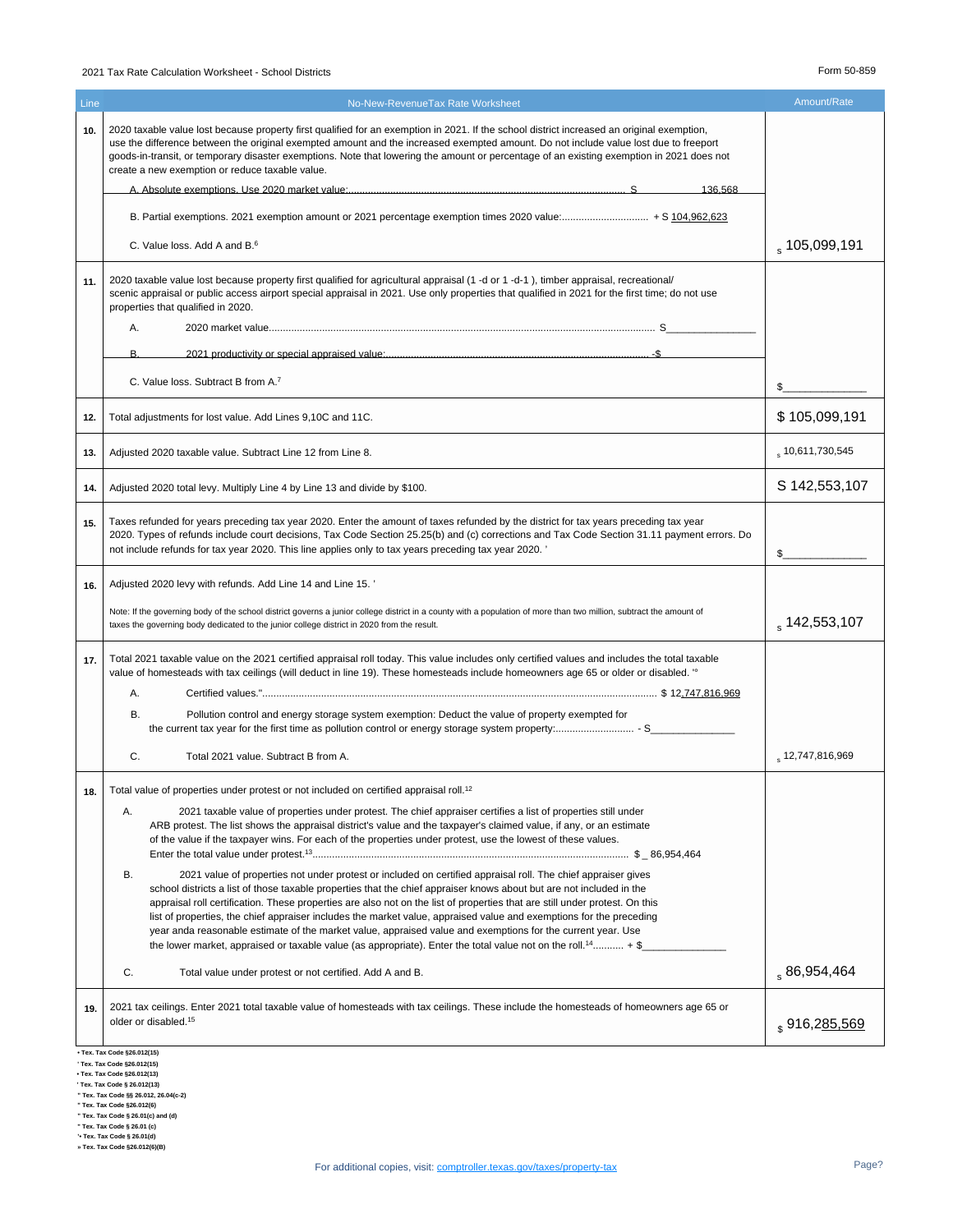#### 2021 Tax Rate Calculation Worksheet - School Districts Form 50-859

| Line | No-New-Revenue Tax Rate Worksheet                                                                                                                                                                                                                                                                                                                                                                                                                                                                                   | Amount/Rate      |  |
|------|---------------------------------------------------------------------------------------------------------------------------------------------------------------------------------------------------------------------------------------------------------------------------------------------------------------------------------------------------------------------------------------------------------------------------------------------------------------------------------------------------------------------|------------------|--|
| 20.  | 2021 total taxable value. Add Lines 17C and 18C. Subtract Line 19.                                                                                                                                                                                                                                                                                                                                                                                                                                                  | S 11,918,485,864 |  |
| 21.  | Total 2021 taxable value of properties in territory annexed after Jan. 1,2020. Include both real and personal property. Enter the 2021<br>value of property in territory annexed by the school district                                                                                                                                                                                                                                                                                                             | S                |  |
| 22.  | Total 2021 taxable value of new improvements and new personal property located in new improvements. New means the item was not<br>on the appraisal roll in 2020. An improvement is a building, structure, fixture or fence erected on or affixed to land. New additions to existing<br>improvements may be included if the appraised value can be determined. New personal property in a new improvement must have been<br>brought into the school district after Jan. 1,2020, and be located in a new improvement. | s 527,258,549    |  |
| 23.  | Total adjustments to the 2021 taxable value. Add lines 21 and 22.                                                                                                                                                                                                                                                                                                                                                                                                                                                   | s 527,258,549    |  |
| 24.  | Adjusted 2021 taxable value. Subtract line 23 from line 20.                                                                                                                                                                                                                                                                                                                                                                                                                                                         | \$11,391,227,315 |  |
| 25.  | 2021 NNR tax rate. Divide line 16 by line 24 and multiply by \$100.                                                                                                                                                                                                                                                                                                                                                                                                                                                 | s1.251429,s100   |  |

#### SECTION 2: Voter-Approval Tax Rate

The voter-approval tax rate is the highest tax rate that a taxing unit may adopt without holding an election to seek voter approval of the rate. Most school districts calculate a voter-approval tax rate that is split into three separate rates.<sup>18</sup>

- 1. Maximum Compressed Tax Rate (MCR): A district's maximum compressed tax rate is defined as the tax rate for the current tax year per \$100 of valuation of taxable property at which the district must levy a maintenance and operations tax to receive the full amount of the tier one allotment. "
- 2. Enrichment Tax Rate (DTR):<sup>20</sup> A district's enrichment tax rate is defined as any tax effort in excess of the district's MCR and less than \$0.17. The enrichment tax rate is divided into golden pennies and copper pennies. School districts can claim up to 8 golden pennies, not subject to compression, and 9 copper pennies which are subject to compression with any increases in the guaranteed yield.<sup>21</sup>
- 3. Debt Rate: The debt rate includes the debt service necessary to pay the school district's debt payments in the coming year. This rate accounts for principal and interest on bonds and other debt secured by property tax revenue.

The MCR and DTR added together make up the school district's maintenance and operations (M&O) tax rate. Districts cannot increase the district's M&O tax rate to create a surplus in M&O tax revenue for the purpose of paying the district's debt service.<sup>22</sup>

If a school district adopted a tax rate that exceeded its voter-approval tax rate without holding an election to respond to a disaster in the prior year, as allowed by Tax Code Section 26.042(e), the school district may not consider the amount by which it exceeded its voter-approval tax rate (disaster pennies) in the calculation this year. This adjustment will be made in Section 4 of this worksheet.

A district must complete an efficiency audit before seeking voter approval to adopt a M&O tax rate higher than the calculated M&O tax rate, hold an open meeting to discuss the results of the audit, and post the results of the audit on the district's website 30 days prior to the election.<sup>23</sup> Additionally, a school district located in an area declared a disaster by the governor may adopt a M&O tax rate higher than the calculated M&O tax rate during the two-year period following the date of the *declaration without conducting an efficiency audit.* 2[\\*](#page-2-0)

Districts should review information from TEA when calculating their voter-approval tax rate.

| Line | <b>Voter-Approval Tax Rate Worksheet</b>                                                                                                                                                                               | Amount/Rate     |
|------|------------------------------------------------------------------------------------------------------------------------------------------------------------------------------------------------------------------------|-----------------|
| 26.  | 2021 maximum compressed tax rate (MCR). TEA will publish compression rates based on district and statewide property value growth. Enter<br>the school districts' maximum compressed rate based on quidance from TEA.25 | \$0.826500/5100 |
| 27.  | 2021 enrichment tax rate (DTR). Enter the greater of A and B. <sup>26</sup>                                                                                                                                            | \$0.050000/5100 |
|      | Enter the district's 2020 DTR, minus any required reduction under Education Code Section 48.202(f) \$ -0.018400/\$100<br>А.<br>В.<br>\$ 0.050000/5100                                                                  |                 |
| 28.  | 2021 maintenance and operations (M&O) tax rate. Add Lines 26 and 27.                                                                                                                                                   | \$0.876500/sioo |
|      | Note: M&O tax rate may not exceed the sum of \$0.17 and the product of the state compression percentage multiplied by \$1.00.27                                                                                        |                 |

**\* [Reserved for expansioni**

- **" (Reserved for expansion]**
- <span id="page-2-0"></span>**\* Tex. Tax Code §26.08(n) " Tex. Edu. Code 548.2551(a)(3)**
- **<sup>10</sup> Tex. Tax Code 526.080) and Tex. Edu. Code 545.0032**
- **" Tex. Edu. Code 5548.202(a-1 )(2) and 48.202(f)**

**" Tex. Edu. Code 545.0021(a)**

**2 Tex. Edu. Code 511.184(b) " <Tex.Edu>. Code 511-I84(b-1)**

**« Tex. Edu. Code 5548255.482551(b)(1) and (b)(2)**

- **\* Tex. Tax Code 526.08(n)(2)**
- **» Tex. Edu. Code 545.003(e)**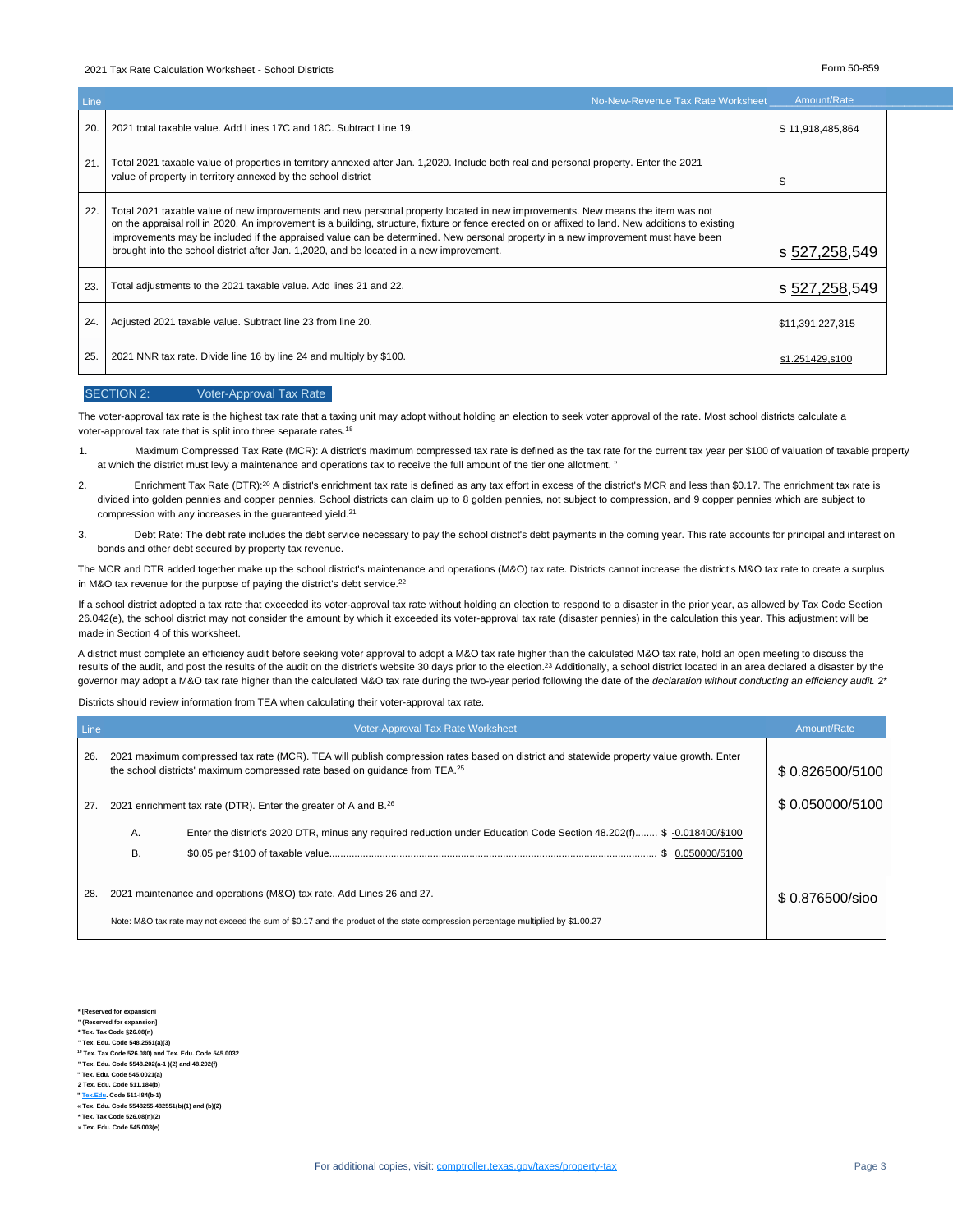#### 2021 Tax Rate Calculation Worksheet-School Districts Form 50-859

| Line | <b>Voter-Approval Tax Rate Worksheet</b>                                                                                                                                                                                                                                                                                                                                                                                                                                                                                                                                              | Amount/Rate      |
|------|---------------------------------------------------------------------------------------------------------------------------------------------------------------------------------------------------------------------------------------------------------------------------------------------------------------------------------------------------------------------------------------------------------------------------------------------------------------------------------------------------------------------------------------------------------------------------------------|------------------|
| 29.  | Total 2021 debt to be paid with property tax revenue.<br>Debt means the interest and principal that will be paid on debts that:                                                                                                                                                                                                                                                                                                                                                                                                                                                       |                  |
|      | ) Are paid by property taxes;<br>(1)                                                                                                                                                                                                                                                                                                                                                                                                                                                                                                                                                  |                  |
|      | (2)<br>Are secured by property taxes;                                                                                                                                                                                                                                                                                                                                                                                                                                                                                                                                                 |                  |
|      | (3)<br>Are scheduled for payment over a period longer than one year; and                                                                                                                                                                                                                                                                                                                                                                                                                                                                                                              |                  |
|      | (4)<br>Are not classified in the school district's budget as M&O expenses.                                                                                                                                                                                                                                                                                                                                                                                                                                                                                                            |                  |
|      |                                                                                                                                                                                                                                                                                                                                                                                                                                                                                                                                                                                       |                  |
|      | A.<br>Debt includes contractual payments to other school districts that have incurred debt on behalf of this school district, if those debts<br>meet the four conditions above. Include only amounts that will be paid from property tax revenue. Do not include appraisal district<br>budget payments. If the governing body of a taxing unit authorized or agreed to authorize a bond, warrant, certificate of obligation, or<br>other evidence of indebtedness on or after Sept. 1,2021, verify if it meets the amended definition of debt before including it here. <sup>28</sup> |                  |
|      |                                                                                                                                                                                                                                                                                                                                                                                                                                                                                                                                                                                       |                  |
|      | <b>B.</b><br>205,000                                                                                                                                                                                                                                                                                                                                                                                                                                                                                                                                                                  |                  |
|      | C.<br>Subtract state aid received for paying principal and interest on debt for facilities through                                                                                                                                                                                                                                                                                                                                                                                                                                                                                    |                  |
|      | D.<br>Adjust debt: Subtract B and C from A.                                                                                                                                                                                                                                                                                                                                                                                                                                                                                                                                           | s 48,089,547     |
| 30   | Certified 2020 excess debt collections. Enter the amount certified by the collector. 29                                                                                                                                                                                                                                                                                                                                                                                                                                                                                               | \$<br>1,029,984  |
| 31.  | Adjusted 2021 debt. Subtract line 30 from line 29D.                                                                                                                                                                                                                                                                                                                                                                                                                                                                                                                                   | \$47,059,563     |
| 32.  | 2021 anticipated collection rate. If the anticipated rate in A is lower than actual rates in B, C and D, enter the lowest rate from B, C and D. If<br>the anticipated rate in A is higher than at least one of the rates in the prior three years, enter the rate from A. Note that the rate can be greater<br>than 100%. <sup>10</sup>                                                                                                                                                                                                                                               |                  |
|      | Α.<br>Enter the 2021 anticipated collection rate certified by the collector. <sup>31</sup> 98.97<br>%                                                                                                                                                                                                                                                                                                                                                                                                                                                                                 |                  |
|      |                                                                                                                                                                                                                                                                                                                                                                                                                                                                                                                                                                                       |                  |
|      | B. Enter the 2020 actual collection rate<br>100.59<br>%                                                                                                                                                                                                                                                                                                                                                                                                                                                                                                                               |                  |
|      | C.Enter the 2019 actual collection rate<br>98.97<br>%                                                                                                                                                                                                                                                                                                                                                                                                                                                                                                                                 |                  |
|      |                                                                                                                                                                                                                                                                                                                                                                                                                                                                                                                                                                                       |                  |
|      | D. Enter the 2018 actual collection rate<br>99.15<br>%                                                                                                                                                                                                                                                                                                                                                                                                                                                                                                                                | 98.97<br>%       |
| 33.  | 2021 debt adjusted for collections. Divide Line 31 by Line 32.                                                                                                                                                                                                                                                                                                                                                                                                                                                                                                                        |                  |
|      | Note: If the governing body of the school district governs a junior college district in a county with a population of more than two million, add the amount of taxes<br>the governing body proposes to dedicate to the junior college district in 2021 to the result.                                                                                                                                                                                                                                                                                                                 | s 47,549,321     |
| 34.  | 2021 total taxable value. Enter the amount on Line 20 of the No-New-Revenue Tax Rate Worksheet.                                                                                                                                                                                                                                                                                                                                                                                                                                                                                       | 5 11,918,485,864 |
| 35.  | 2021 debt rate. Divide Line 33 by Line 34 and multiply by \$100.                                                                                                                                                                                                                                                                                                                                                                                                                                                                                                                      | \$0.398954/5100  |
| 36.  | 2021 voter-approval tax rate. Add Lines 28 and 35.                                                                                                                                                                                                                                                                                                                                                                                                                                                                                                                                    | s 1.275454/s100  |
|      | If the school district received distributions from an equalization tax imposed under former Chapter 18, Education Code, add the NNR tax rate as<br>of the date of the county unit system's abolition to the sum of Lines 28 and 35.32                                                                                                                                                                                                                                                                                                                                                 |                  |

### SECTION 3: Voter-Approval Tax Rate Adjustment for Pollution Control

A school district may raise its rate for M&O funds used to pay for a facility, device or method for the control of air, water or land pollution. This includes any land, structure, building, installation, excavation, machinery, equipment or device that is used, constructed, acquired or installed wholly or partly to meet or exceed pollution control requirements. The school district's expenses are those necessary to meet the requirementsofa permit issued by the Texas Commission on Environmental Quality (TCEQ). The school district must provide the tax assessor with a copy of the TCEQ letter of determination that states the portion of the cost of the installation for pollution control.

This section should only be completed by a school district that uses M&O funds to pay for a facility, device or method for the control of air, water or land pollution.

| Line                                                                                                                | Voter-Approval Rate Adjustment for Pollution Control Requirements Worksheet                                                                                                                                                                      | Amount/Rate |  |  |
|---------------------------------------------------------------------------------------------------------------------|--------------------------------------------------------------------------------------------------------------------------------------------------------------------------------------------------------------------------------------------------|-------------|--|--|
| -37.                                                                                                                | Certified expenses from the Texas Commission on Environmental Quality (TCEQ). Enter the amount certified in the determination letter<br>from TCEQ. <sup>33</sup> The school district shall provide its tax assessor with a copy of the letter. " |             |  |  |
| ' Tex. Tax Code §26.012(7)<br>$\mathbf{u} = \mathbf{u}$ and $\mathbf{u} = \mathbf{u}$ and $\mathbf{u} = \mathbf{u}$ |                                                                                                                                                                                                                                                  |             |  |  |

**" Tex. Tax Code §§26.012(10) and 26.04(b)**

**<sup>10</sup> Tex. Tax Code 5526.04(h), (h-1) and (h-2) " Tex. Tax Code 526.04(b)**

**" Tex. Tax Code 526.08(g)**

**" Tex. Tax Code § 26.045(d)**

**» Tex. Tax Code § 26.045(1)**